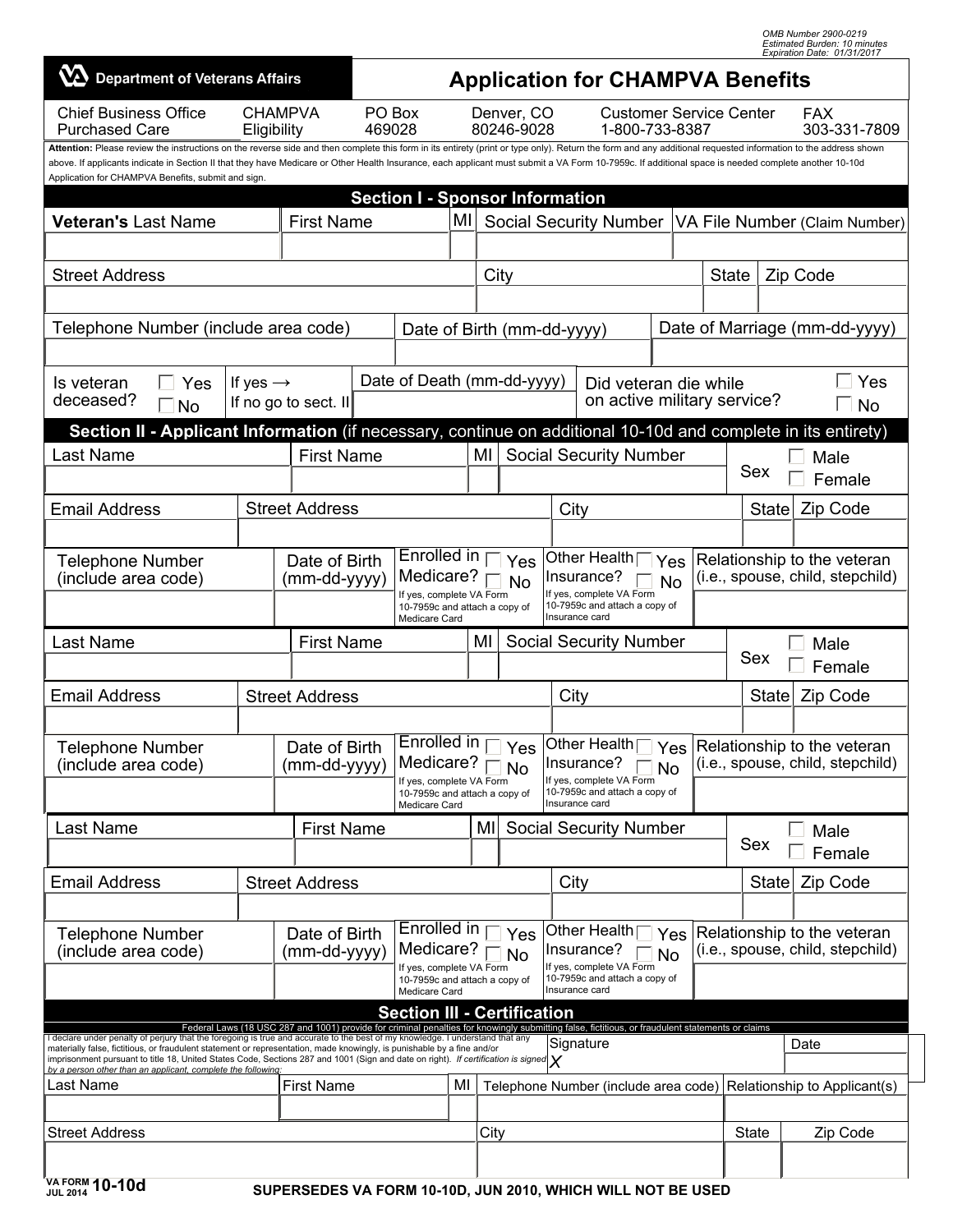**Notice: Termination of marriage by divorce or annulment to the qualifying sponsor ends CHAMPVA eligibility as of midnight on the effective date of the dissolution of marriage. Changes in status should be reported immediately to CHAMPVA, ATTN: Eligibility Unit, PO Box 469028, Denver, CO 80246-9028 or call 1-800-733-8387.**

**Privacy Act Information:** The authority for collection of the requested information on this form is 38 USC 501 and 1781. The purpose of collecting this information is to determine your eligibility for CHAMPVA benefits. The information you provide may be verified by a computer matching program at any time. You are requested to provide your social security number as your VA record is filed and retrieved by this number. You do not have to provide the requested information on this form but if any or all of the requested information is not provided, it may delay or result in denial of your request for CHAMPVA benefits. Failure to furnish the requested information will have no adverse impact on any other VA benefit to which you may be entitled. The responses you submit are considered confidential and may be disclosed outside VA only if the disclosure is authorized under the Privacy Act, including the routine uses identified in the VA system of records number 54VA16, titled "Health Administration Center Civilian Health and Medical Program Records -VA", as set forth in the Compilation of Privacy Act Issuances via online GPO access at **<http://www.gpoaccess.gov/privacyact/index.html>**. For example, information including your Social Security number may be disclosed to contractors, trading partners, health care providers and other suppliers of health care services to determine your eligibility for medical benefits and payment for services.

**The Paperwork Reduction Act:** This information collection is in accordance with the clearance requirements of section 3507 of the Paperwork Reduction Act of 1995. Public reporting burden for this collection of information is estimated to average 10 minutes per response, including the time for reviewing instructions, searching existing data sources, gathering and maintaining the data needed, and completing and reviewing the collection of information. Comments regarding this burden estimate or any other aspect of this collection, including suggestions for reducing the burden, may be addressed by calling the CHAMPVA Help Line, 800-733-8387. Respondents should be aware that nothwithstanding any other provision of law, no person shall be subject to any penalty for failing to comply with a collection of information if it does not display a currently valid OMB control number. The purpose of this data collection is to determine eligibility for CHAMPVA benefits.

## **Application for CHAMPVA Benefits – Important Notes and Definitions**

## *CHAMPVA Eligibility Criteria*

The following persons are eligible for CHAMPVA benefits, **providing they are** *NOT* **eligible for DoD's TRICARE benefits:**

- the spouse or child of a veteran who has been rated by a VA regional office as having a permanent and total service-connected condition/disability;
- the surviving spouse or child of a veteran who died as a result of a VA-rated service-connected condition; or who, at the time of death, was rated permanently and totally disabled from a service-connected condition; and
- the surviving spouse or child of a person who died in the line of duty and not due to misconduct.

*Medicare Impact.* If you are eligible or become eligible for Medicare Part A and you are under age 65, you MUST have Part B to be covered by CHAMPVA. Effective October 1, 2001, CHAMPVA benefits were extended to beneficiaries age 65 or older. If you are eligible for Medicare Part A and you are age 65 or older, you are required to have Part B to be covered by CHAMPVA if your 65th birthday was on or after June 5, 2001, or if you were already enrolled in Part B prior to June 5, 2001.

**VA FORM JUL 2014 10-10d SUPERSEDES VA FORM 10-10D, JUN 2010, WHICH WILL NOT BE USED**